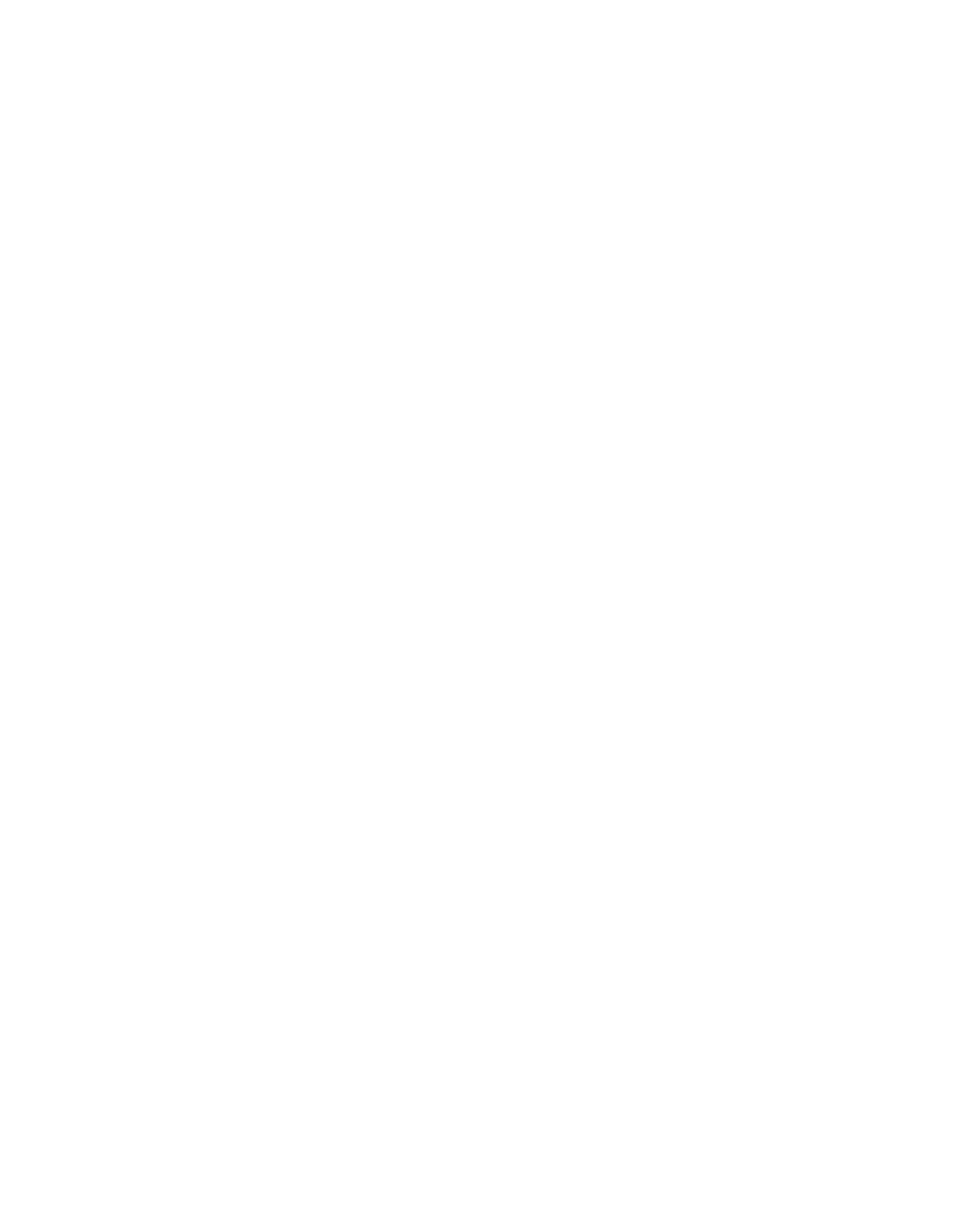### **SECTION 09871 COATING SYSTEM FOR WATER PUMPING PLANTS**

#### <span id="page-2-0"></span>**PART 1 - GENERAL**

#### <span id="page-2-1"></span>1.01 DESCRIPTION

The work included in this section consists of the furnishing of all labor, materials, apparatus, scaffolding, and all appurtenant work in connection with painting, in accordance with these specifications.

- A. Work Included. In general, the following surfaces are to be painted or coated (including interior "linings"):
	- 1. Exposed piping and other ferrous metal surfaces, interior and exterior.
	- 2. All structural and miscellaneous steel.
	- 3. All specifically designated concrete surfaces.
	- 4. Equipment furnished without factory finished surfaces.
	- 5. All pumps and piping.
- B. Related Work Not Included. In general, the following surfaces shall not be painted:
	- 1. Non-ferrous metals unless otherwise noted or indicated, and fiberglass. (Galvanized metal shall not be considered a non-ferrous metal.)
	- 2. Concrete surfaces subject to pedestrian traffic.
	- 3. Electrical and mechanical equipment furnished with baked enamel surface and exempted by the District.
- C. Paint Required. In no case shall any concrete, wood, metal, or any other surface requiring protection be left unpainted even though not specifically defined herein.
- D. Protection of the Work
	- 1. The Contractor shall take the necessary steps to protect the work of others during the time his work is in progress. The Contractor shall be responsible for any and all damage to the work.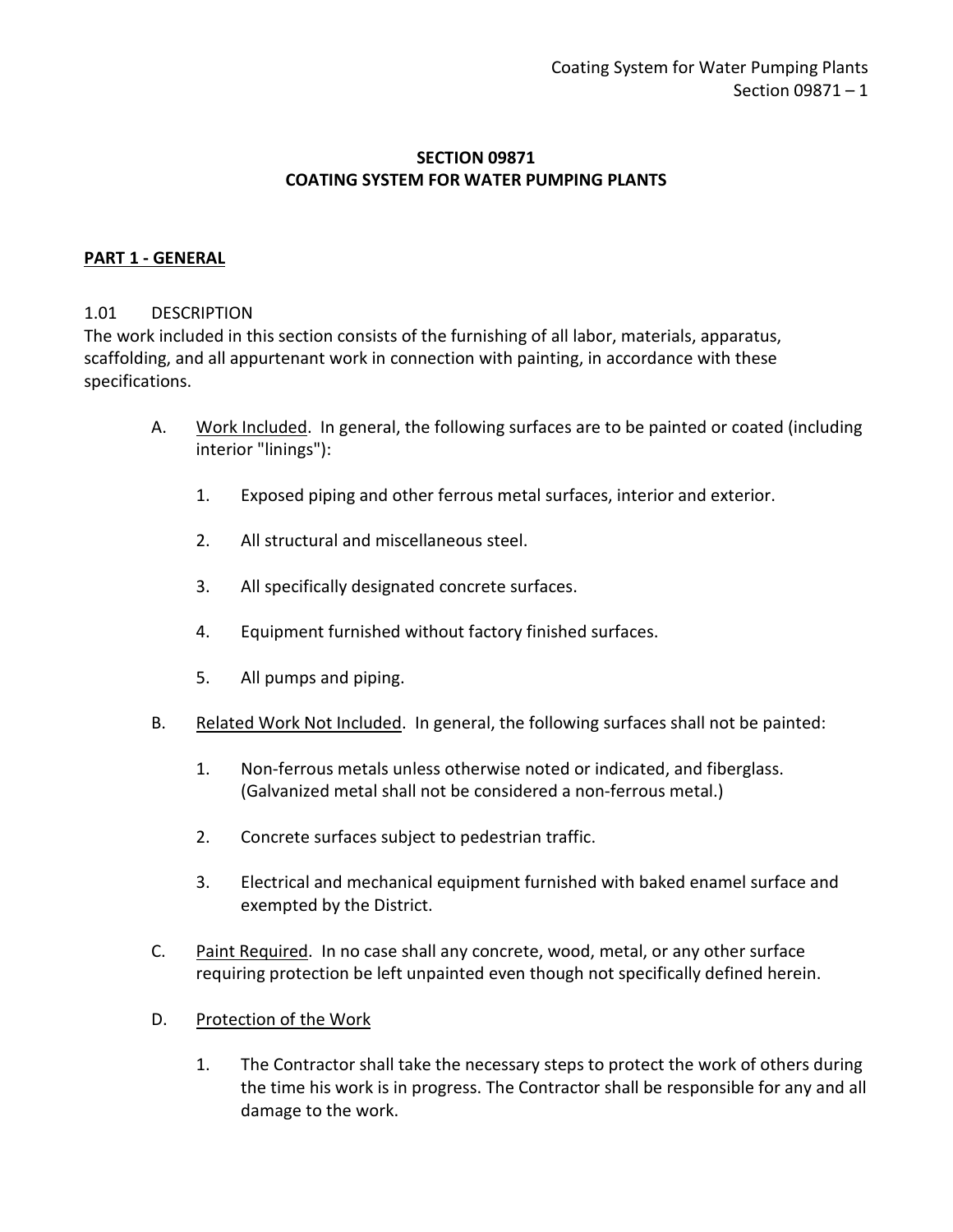# Coating System for Water Pumping Plants Section 09871 – 2

2. Motors, pumps, and other equipment that might be damaged by sandblasting and that are furnished with approved, factory-applied finish shall be solvent cleaned, lightly sanded, and given one (1) coat of Dutch Boy Epicote Finish No. 26-66. The District shall be the final judge as to which equipment the above requirement applies. Color shall be as determined by the District.

### <span id="page-3-0"></span>1.02 QUALITY ASSURANCE

# A. Materials

- 1. Paint. All materials specified by name and/or manufacturer, or selected for use under these specifications shall be delivered unopened at the job site in their original containers and shall not be opened until inspected by the Engineer. Whenever a manufacturer's brand name is specified, it is intended to define the general type and quality of paint desired. Other paints of equal quality may be used only with written approval of the District. No paint, varnish, or stain shall be reduced or applied in any way, except as herein specifically called for or if not specifically called for, then it shall be applied in accordance with the manufacturer's recommendations.
	- a) Heavy Metals including lead, chromates and mercury are not permitted. Any coating containing toxics that require hazardous waste treatment or disposal are not permitted.
- 2. Fusion Bonded Epoxy Linings (and coatings). Epoxy shall be applied to all metal as designated in accordance with AWWA Standard C-213-79 by either fluidized bed application or electrostatic spray application. The minimum dry coating thickness shall be 8 mils provided however, that the thickness of coating in the grooves for valves of fittings designed to receive a rubber gasket shall be approximately 5 mils.
- 3. Liquid Epoxy. Where the size of the valve or other item is too large to be lined by the powder epoxy method, it shall be prepared in accordance with the requirements of AWWA Specification D102-78 Inside System No. 1 and lining shall conform to the following requirements:
	- a) Thickness of Lining. The epoxy shall be applied in 2-5 spray coats to a minimum dry film thickness of 8 mils.
	- b) Application and Cure. The first coat of liquid epoxy shall be spray applied to the prepared surface within four (4) hours after completion of sandblasting. All items to be coated and the epoxy to be applied shall be at a temperature of 50° F. at the time of application. The first coat shall be air-dried at room temperature twenty-four (24) hours prior to application of the second coat; all items shall be air-cured with adequate ventilation for seven (7) days at a temperature of 65° F.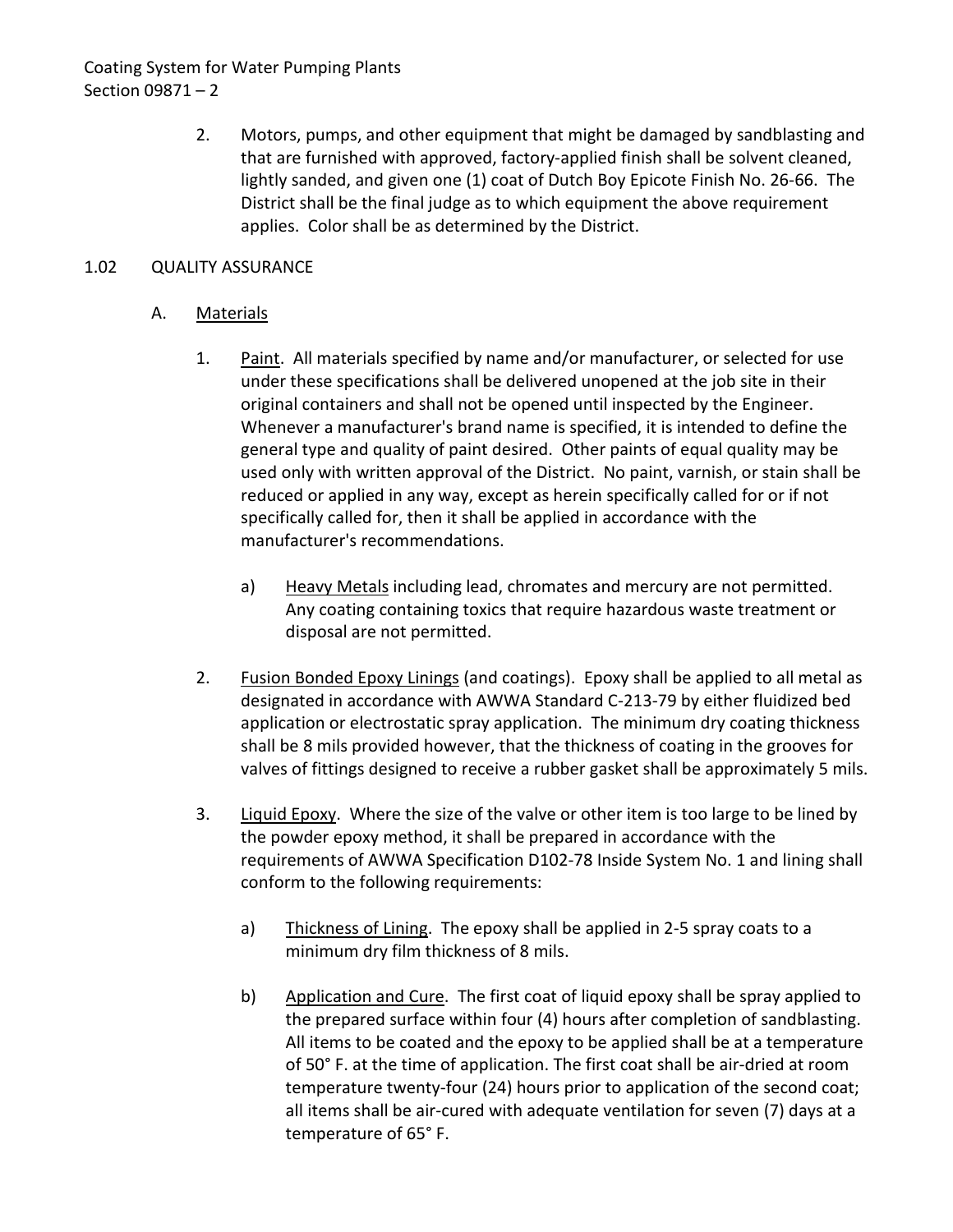- B. Color Selection. All color selections shall be subject to approval of submittals by the District.
- C. Primer and Intermediate Coats. Primer and intermediate coats of paint shall be unscarred and completely integral at the time of application of each succeeding coat. Each coat shall be subject to the inspection and approval of the Engineer before the next succeeding coat is applied, and defective work of any kind shall be deemed sufficient cause for recoating the entire surface involved.

Sufficient time shall be allowed between coats to insure proper drying, unless these specifications or manufacturer's recommendations specifically state otherwise. Excessive time or exposure between coats shall not occur in cases where such excessive time or exposure will impair the bond between coats.

### <span id="page-4-0"></span>1.03 SUBMITTALS

Submit samples of field-applied paint and coating finishes, colors, and covering at least sixty (60) days prior to start of such finishing operations.

- A. Identification. Label or tag each sample or set of samples identifying the manufacturer's name and address, brand name, catalog number, project title, and intended use.
- B. Colors, Patterns, and Textures. For items required to be of selected and approved colors, patterns, textures, or other finish, submit sufficient samples to show the range of shades, tones, values, patterns, textures, or other features corresponding to the instructions and requirements specified.
- C. Factory Finish Colors. Colors of material specified to be furnished with a factory finish are subject to approval. Submit duplicate samples of factory finishes showing the full range of available colors for selection and approval.

### <span id="page-4-1"></span>**PART 2 - PRODUCTS AND MATERIALS**

<span id="page-4-2"></span>

| 2.01 | PROTECTIVE COATING MATERIALS |                              |                                            |  |  |  |
|------|------------------------------|------------------------------|--------------------------------------------|--|--|--|
|      | P1                           | Alkyd rust-inhibitive primer | Amercoat 25<br>Carbocoat 150<br>Tnemec 413 |  |  |  |
|      | P <sub>2</sub>               | Alkyd finish                 | Amercoat 52<br>Carbocoat 139<br>Tnemec 2   |  |  |  |
|      | P <sub>3</sub>               | Rubber primer                | Polyken Plicoflex                          |  |  |  |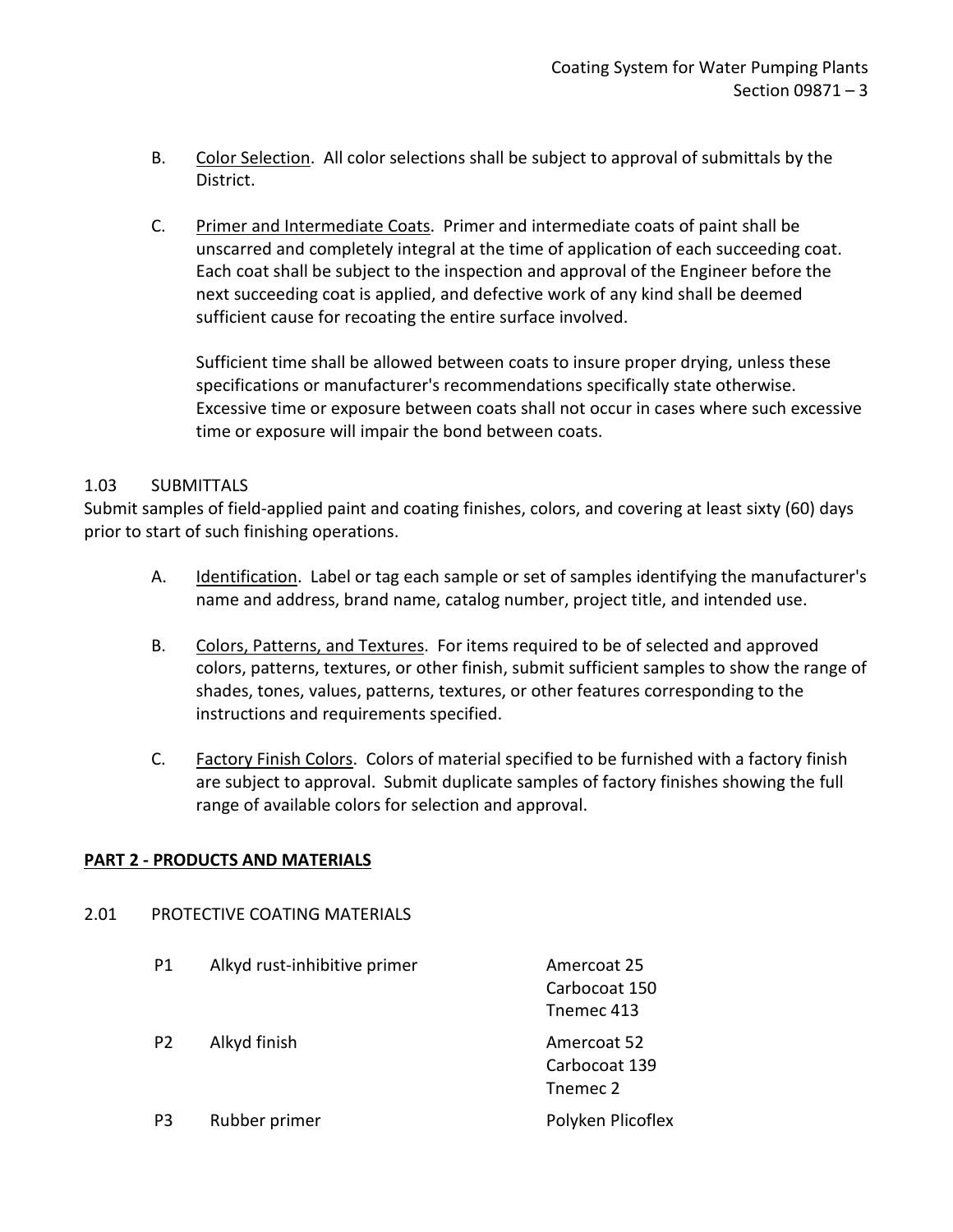# 2.01 PROTECTIVE COATING MATERIALS – cont'd

| P4              | PVC 20-mil tape (AWWA C214-83)                                       | Polyken tape<br>Plicoflex tape                                        |
|-----------------|----------------------------------------------------------------------|-----------------------------------------------------------------------|
| P5              | Coal Tar Epoxy                                                       | Amercoat 78<br>Carboline Bitumastic 300M<br>Tnemec 413                |
| P <sub>6</sub>  | <b>Coal Tar Mastic</b>                                               | Carboline Bitumastic 50                                               |
| P7              | <b>Universal Primer</b>                                              | Carbocrylic 120<br>Amercoat 38<br>Tnemec 77 Chem-Prime                |
| P8              | Grease                                                               | Chevron E.P. Roller Grease or<br><b>Texaco Rust Inhibitive Grease</b> |
| P9              | Epoxy                                                                | Amercoat 74<br>Carboguard 890<br>Tnemec <sub>66</sub>                 |
| P10             | Vinyl Wash Primer                                                    | Amercoat 59<br><b>Rustbond Penetrating Sealer</b><br>Tnemec 32-1210   |
| P11             | <b>Epoxy Coating - Powder</b>                                        | 3M Scotch Coat<br>Dow DC 3100<br>Furane 2611                          |
| P12             | Epoxy Coating - Liquid<br>(AWWA Std. D102-78<br>Inside System No. 1) | Keysite 750<br>Tnemec Series 20<br>Engard 460 H.S.<br>Carboguard 891  |
| P13             | Waterproofing                                                        | Regular Rainguard<br>Regular Penetreat-50<br>Rainproof                |
| P14             | Field Applied Finish Coat                                            | Dutch Boy Epicote No. 26-66                                           |
| P <sub>15</sub> | <b>Acrylic Latex</b>                                                 | Prufcoat - Prufacryl 556<br><b>Series</b><br>Devoe 12XX               |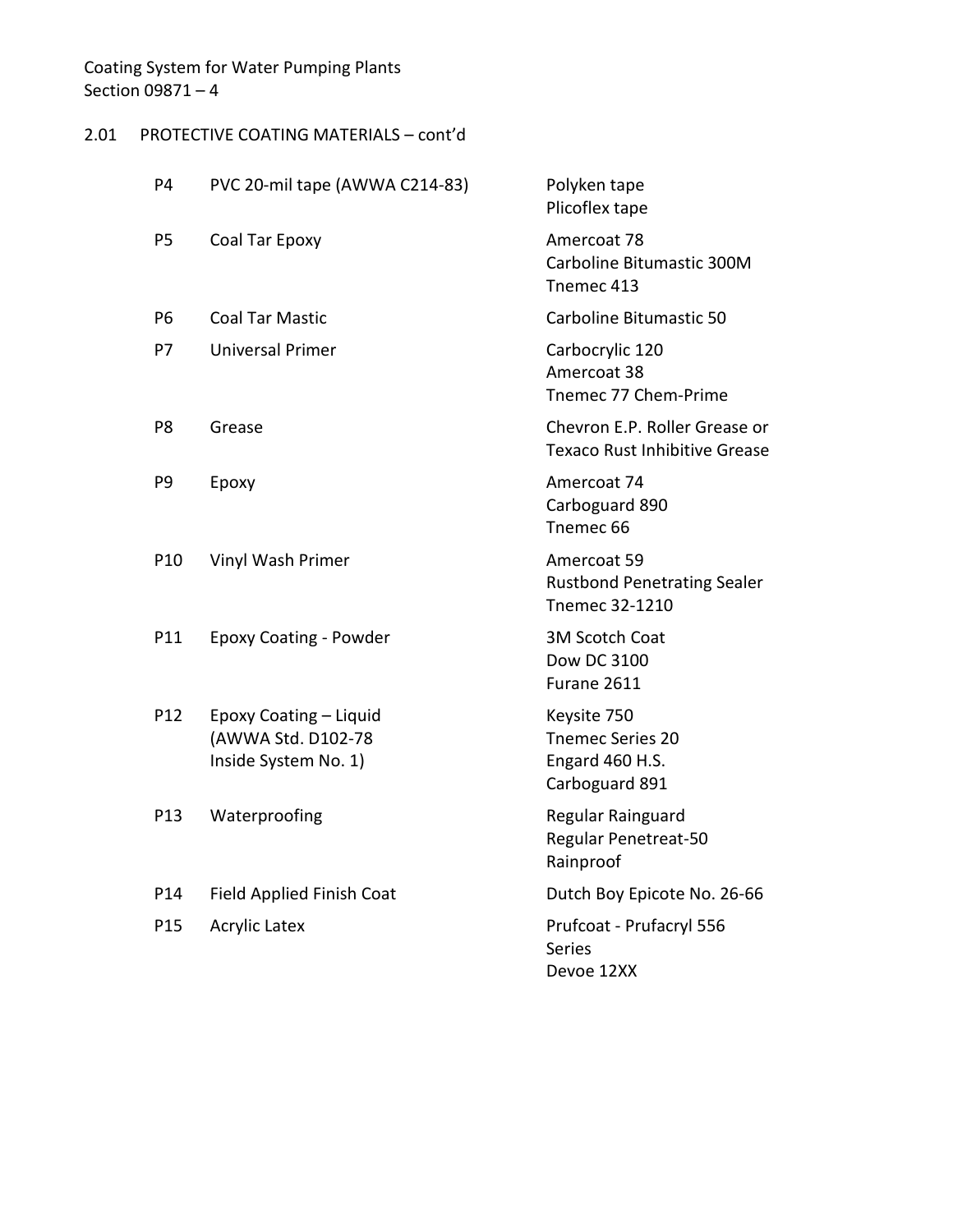## 2.02 SURFACE PREPARATION AND COATING THICKNESS

<span id="page-6-0"></span>

|  | <b>ITEM</b>                                  | <b>SURFACE</b><br>PREPARATION               | <b>FIRST</b><br><b>COAT</b> | <b>SECOND</b><br><b>COAT</b> | <b>THIRD</b><br><b>COAT</b>                                                                    | MIN. TOTAL DRY<br><b>FILM THICKNESS</b><br>(MLS) |  |
|--|----------------------------------------------|---------------------------------------------|-----------------------------|------------------------------|------------------------------------------------------------------------------------------------|--------------------------------------------------|--|
|  | 1. Ferrous Metal Surfaces                    |                                             |                             |                              |                                                                                                |                                                  |  |
|  | A. Exposed                                   | <b>SP65</b>                                 | P <sub>15</sub>             | P <sub>2</sub>               | P <sub>2</sub>                                                                                 | 6.0                                              |  |
|  | B. Submerged Non-Potable                     | SP10                                        | P <sub>5</sub>              | P <sub>5</sub>               | $\frac{1}{2}$                                                                                  | 16.0                                             |  |
|  | C. Submerged Potable                         | SP10                                        | P11 or P12                  | P11 or P12                   | $\frac{1}{2} \left( \frac{1}{2} \right) \left( \frac{1}{2} \right) \left( \frac{1}{2} \right)$ | 8.0                                              |  |
|  | D. Underground                               | SP <sub>3</sub>                             | P <sub>6</sub>              | P <sub>6</sub>               | ---                                                                                            | 32.0                                             |  |
|  | E. Subjected to High Temp. (300°+ F)         | SP <sub>6</sub>                             | P <sub>9</sub>              | P <sub>9</sub>               | ---                                                                                            | 8.0                                              |  |
|  | F. Wearing Surfaces                          | None                                        | P <sub>8</sub>              | ---                          | ---                                                                                            | 50.0                                             |  |
|  | 2. Steel Pipe                                |                                             |                             |                              |                                                                                                |                                                  |  |
|  | A. Exterior (if not CML)                     | SP10                                        | P11 or P12                  | P11 or P12                   | ---                                                                                            | 8.0                                              |  |
|  | B. Exterior (if concrete encased)            | SP <sub>3</sub>                             | P1                          |                              |                                                                                                | 16.0                                             |  |
|  | C. Exterior (if not CMC or concrete encased) | (Coated and wrapped per current AWWA C-203) |                             |                              |                                                                                                |                                                  |  |
|  | 3. Ferrous Metal Valves                      |                                             |                             |                              |                                                                                                |                                                  |  |
|  | A. Exterior                                  | (As described for Item 1)                   |                             |                              |                                                                                                |                                                  |  |
|  | <b>B.</b> Interior                           | SP10                                        | P11 or P12                  | P11 or P12                   |                                                                                                | 8.0                                              |  |
|  | 4. Black Steel Pipe (Buried; Exterior)       | SP3                                         | P <sub>3</sub>              | <b>P4</b>                    | ---                                                                                            | 40.0                                             |  |
|  | 5. Galvanized Surfaces                       |                                             |                             |                              |                                                                                                |                                                  |  |
|  | A. Coated in addition to galv.               | SP3                                         | P10                         | P <sub>2</sub>               | P <sub>2</sub>                                                                                 | 4.0                                              |  |
|  |                                              | Acid Wash & Wash Prime                      |                             |                              |                                                                                                |                                                  |  |
|  | <b>B.</b> Buried                             | SP <sub>3</sub>                             | P <sub>3</sub>              | <b>P4</b>                    | ---                                                                                            | 40.0                                             |  |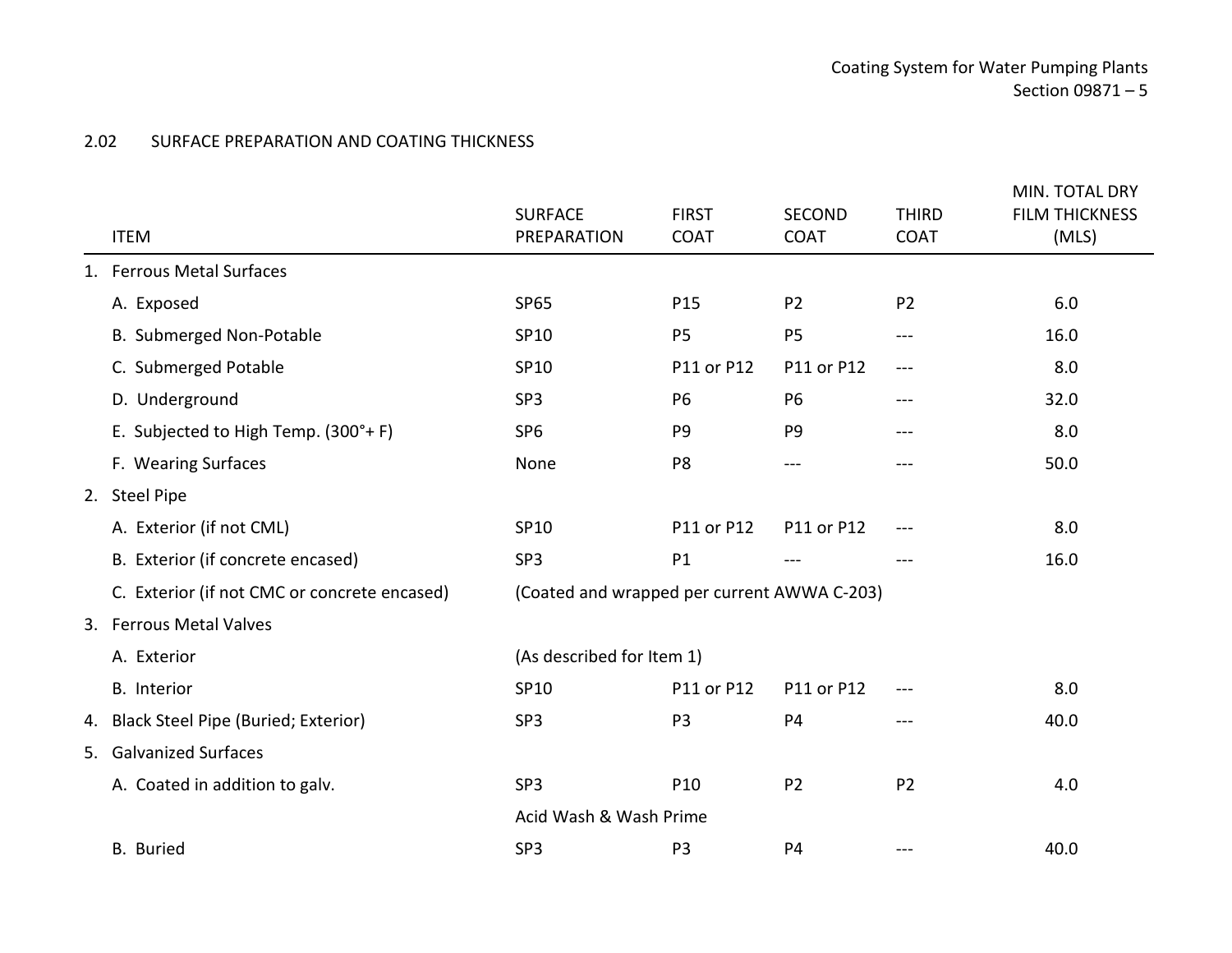### Coating Systems for Water Pumping Plants 09871-6

### 2.02 SURFACE PREPARATION AND COATING THICKNESS - cont'd

| <b>ITEM</b>                      | <b>SURFACE</b><br>PREPARATION      | <b>FIRST</b><br><b>COAT</b> | <b>SECOND</b><br><b>COAT</b> | <b>THIRD</b><br><b>COAT</b> | MIN. TOTAL DRY<br><b>FILM THICKNESS</b><br>(MLS)                                                                                                                                                                                                                                                                                                                                                                                                                           |
|----------------------------------|------------------------------------|-----------------------------|------------------------------|-----------------------------|----------------------------------------------------------------------------------------------------------------------------------------------------------------------------------------------------------------------------------------------------------------------------------------------------------------------------------------------------------------------------------------------------------------------------------------------------------------------------|
|                                  |                                    |                             |                              |                             |                                                                                                                                                                                                                                                                                                                                                                                                                                                                            |
| 6. Structural Steel              |                                    | Spot                        |                              |                             |                                                                                                                                                                                                                                                                                                                                                                                                                                                                            |
| A. Shop Primed                   | SP <sub>1</sub>                    | P1                          | P <sub>2</sub>               | P <sub>2</sub>              | 5.0                                                                                                                                                                                                                                                                                                                                                                                                                                                                        |
| B. Not Shop Primed               | SP3 or SP7                         | P1                          | P <sub>2</sub>               | P <sub>2</sub>              | 5.0                                                                                                                                                                                                                                                                                                                                                                                                                                                                        |
| 7. Mech. Equip. w/Factory Finish |                                    | Spot                        |                              |                             |                                                                                                                                                                                                                                                                                                                                                                                                                                                                            |
| A. Field Applied Touch-up        | SP <sub>2</sub>                    | P1                          | P <sub>2</sub>               | $- - -$                     | $\frac{1}{2} \left( \frac{1}{2} \right) \left( \frac{1}{2} \right) \left( \frac{1}{2} \right) \left( \frac{1}{2} \right) \left( \frac{1}{2} \right) \left( \frac{1}{2} \right) \left( \frac{1}{2} \right) \left( \frac{1}{2} \right) \left( \frac{1}{2} \right) \left( \frac{1}{2} \right) \left( \frac{1}{2} \right) \left( \frac{1}{2} \right) \left( \frac{1}{2} \right) \left( \frac{1}{2} \right) \left( \frac{1}{2} \right) \left( \frac{1}{2} \right) \left( \frac$ |
| <b>B.</b> Additional Field       | SP <sub>3</sub>                    | P <sub>16</sub>             | ---                          | $---$                       | $\qquad \qquad -$                                                                                                                                                                                                                                                                                                                                                                                                                                                          |
| 8. Aluminum Embedded in Concrete | SP <sub>1</sub>                    | P <sub>6</sub>              | ---                          | $--$                        | $\qquad \qquad -$                                                                                                                                                                                                                                                                                                                                                                                                                                                          |
| 9. Brass and Copper Alloy        | Light Blast using<br>60 to 80 mesh | P1<br>(1.5)                 | P <sub>2</sub><br>(2.5)      | P <sub>2</sub><br>(1.5)     | 4.0                                                                                                                                                                                                                                                                                                                                                                                                                                                                        |
| 10. Concrete                     |                                    |                             |                              |                             |                                                                                                                                                                                                                                                                                                                                                                                                                                                                            |
| A. Interior Walls & Surfaces     | Clean Surface                      | P <sub>15</sub>             | P <sub>15</sub>              | $- - -$                     |                                                                                                                                                                                                                                                                                                                                                                                                                                                                            |

#### **DEFINITIONS**

- Exposed: Above ground in pump stations, in pipe galleries, and in buildings.
- Submerged: Below the top of walls of water-bearing structures whether below the liquid surface or not. Also includes interior of pipes or locations subjected to splashing and occasional wetting.

Underground: Below the ground surface and surrounded by earth.

#### **SUPERSCRIPT NOTES**

- 1. Surfaces of flanged faces shall be coated with red lead just prior to assembly.
- 2. Omit on shop-primed items and provide surface preparation SP1.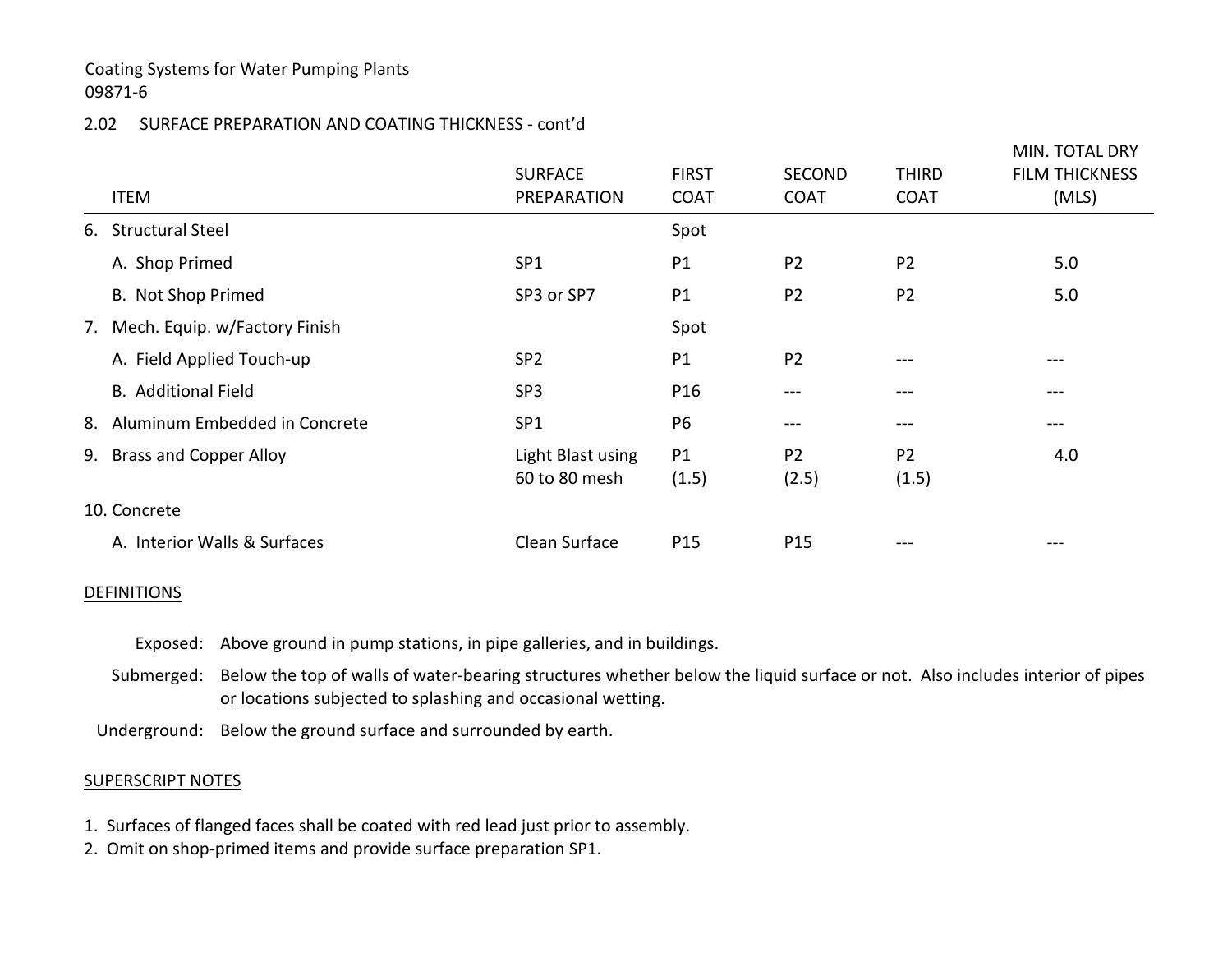#### <span id="page-8-0"></span>2.03 COLOR AND PAINT SCHEDULE

| ARCHITECTURAL<br>SYSTEM DESIGNATION COLOR CODING                      | <b>DESCRIPTIVE</b><br><b>MANUFACTURERS'</b> | <b>PAINT</b>                        |
|-----------------------------------------------------------------------|---------------------------------------------|-------------------------------------|
| <b>PLANT BUILDINGS:</b>                                               |                                             |                                     |
| General surface                                                       | Tan                                         | Rustoleum #865<br>(Dunes Tan)       |
| Trim & Doors                                                          | Dark Brown                                  | Rustoleum #977<br>(Chestnut Brown)  |
| Walls (metal)                                                         | Yellow-White                                | Dunn-Edwards<br>#CH-60B (Parchment) |
|                                                                       |                                             |                                     |
| <b>PROCESS</b><br>SYSTEM DESIGNATION COLOR CODING                     | <b>DESCRIPTIVE</b><br><b>MANUFACTURERS'</b> | <b>PAINT</b>                        |
| All exposed piping not Desert Tan<br>within building or<br>structures |                                             | Koppers No. 111<br>Glamourtex 501   |

#### <span id="page-8-1"></span>2.04 IDENTIFICATION OF PIPING

- A. Piping Systems. Identification of piping systems shall conform to the requirements of ANSI A13.1, "Scheme for the Identification of Piping System", unless otherwise specified herein.
- B. Color Identification. All exposed and/or unburied pipe, including tubing, galvanized pipe, polyvinyl chloride pipe, fiberglass reinforced pipe, and stainless steel pipe, shall be identified by color to show its use function. Color bands of an approved taped type may be used on PVC, FRP, and stainless steel pipe and all other pipe not readily susceptible to painted finish. Markers shall be adhesive type with extra strength and suitable for continuous duty at 250  $\Box$  F. All markers shall have not seen that  $\Box$  F. All markers shall have not seen that the set of the set of the set of the set of the set of the set of the set of the set of the set of the set o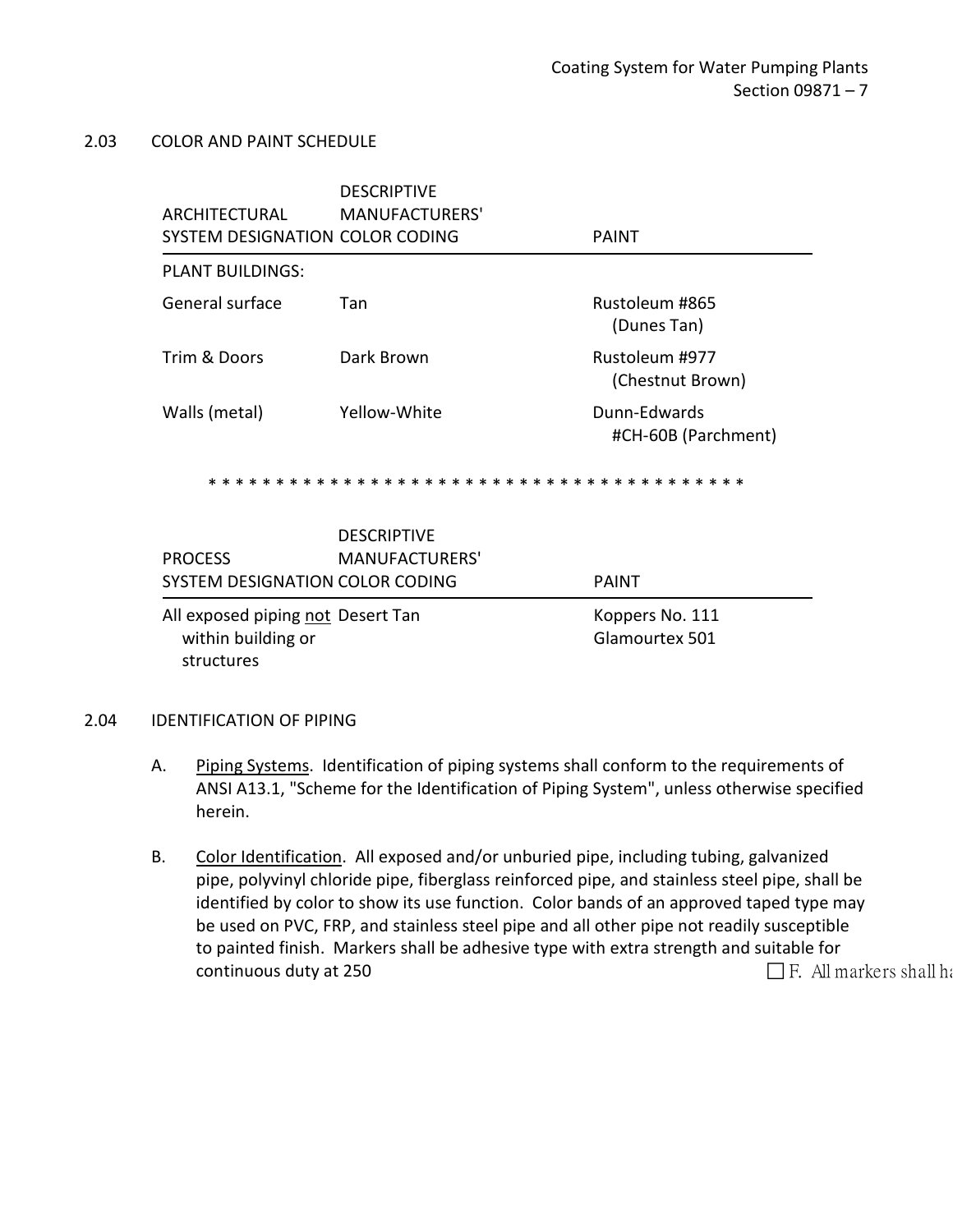Coating Systems for Water Pumping Plants 09871-8

| <b>ITEM</b>                                                | <b>COLOR CODE</b>                         | LABEL                                  |
|------------------------------------------------------------|-------------------------------------------|----------------------------------------|
| Air, Low Pressure                                          | Light Green<br>(Sherwin Williams F65G4)   | Compressed Air<br>(as approp.)<br>psig |
| Air, High Pressure<br>(Over 50 psi)                        | Light Green w/Yellow<br>Band (F65G4)      | Compressed Air<br>(as approp.)<br>psig |
| Gas & LPG                                                  | Light Yellow<br>(Sherwin Williams F65Y12) | Gas                                    |
| Wash Water                                                 | Red<br>(Sherwin Williams F65R1)           | Wash Water                             |
| Pure Water (within bldg.)                                  | Pale Blue<br>(Sherwin Williams F65L7)     | <b>Pure Water</b>                      |
| Oil Lines                                                  | <b>Black</b>                              | Oil                                    |
| Chlorine                                                   | Safety Orange<br>(Sherwin Williams F65E1) | Chlorine                               |
| <b>Electrical Panel</b><br>(within bldg.)                  | ANSI 61 - Gray                            |                                        |
| <b>Electrical Conduit and</b><br>Equipment (except panels) | White<br>(Sherwin Williams F65W1)         |                                        |

#### <span id="page-9-0"></span>**PART 3 - EXECUTION**

- <span id="page-9-1"></span>3.01 PREPARATION
	- A. Paint
		- 1. Surface Preparation. The Contractor shall examine carefully all surfaces to be finished and before beginning any of his work shall see that the work of the other trades has been left or installed in a workmanlike condition to receive paint. Metals shall be clean, dry, and free from mill scale, rust, grease, and oil.
		- 2. Except as otherwise provided, all preparation of metal surfaces shall be in accordance with Specifications SP-1 through SP-10 of the Steel Structures Painting Council (SSPC). Grease and oil shall be removed by wiping with mineral spirits or naphtha per Specification SP-1. Rust, scale, welding slag,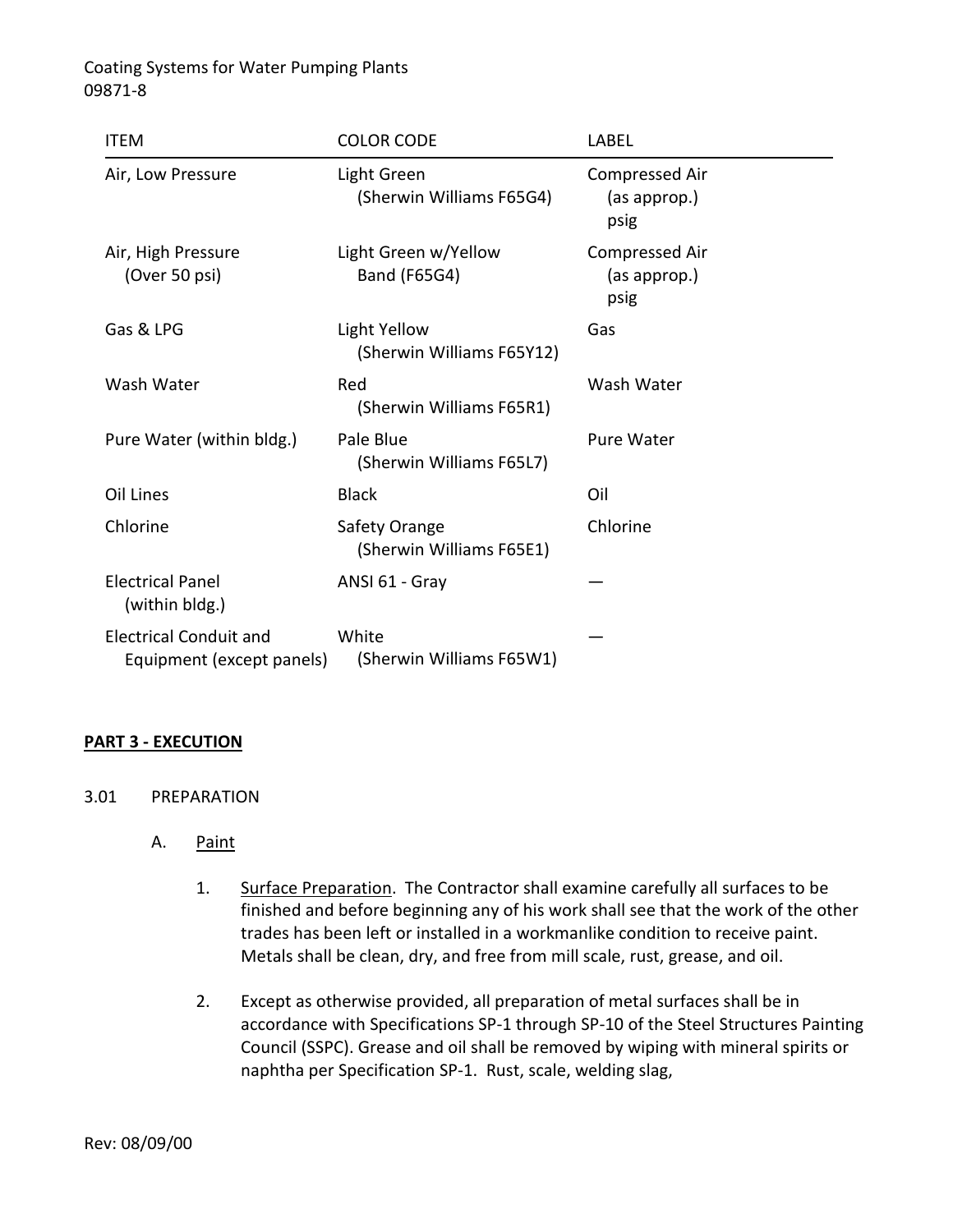and spatter shall be removed by wiping with mineral spirits or naphtha per Specification SP-1. Rust, scale, welding slag, and spatter shall be removed and the surface prepared by hand tool cleaning, power tool cleaning, or blast cleaning in accordance with the appropriate Specification SP-2 through SP-10.

- 3. Mixing. Paint containers shall be opened only when required for use. Paint shall be mixed only in designated rooms or spaces in the presence of the Engineer. Paint shall be thoroughly stirred or agitated to uniformly smooth consistency suitable for proper application. In all cases, paint shall be prepared and handled in a manner to prevent deterioration and inclusion of foreign matter.
- B. Epoxy Coatings. All oil and grease shall be removed from the metal by caustic degreasing or steam cleaning. The surface shall be sandblasted to near-white metal in accordance with SSPC-SP10. In order to obtain maximum adhesion of epoxy coating, the grit used for blasting shall be coarse enough to impact a tooth in the metal equal to 25% of the thickness of the coating to be applied. The metal shall be cleaned, after sandblasting, with clean, dry compressed air. Use of rags to remove residual dust after sandblasting will not be permitted.
- C. Ventilation. The Contractor shall not permit painting to begin in enclosed places until a forced draft ventilation system of sufficient air volume has been placed in operation.

### <span id="page-10-0"></span>3.02 APPLICATION OF PAINT

The applicator of the paint shall have had past experience in applying the type or types of coatings and under similar conditions that he will be required to meet in this contract. The Contractor shall verify the paint applicator's qualifications before subcontracting the work to him.

No painting shall be done under dusty conditions, during or immediately after a rain, during rainy weather, or when the temperature is less than 50° F.

Except that prime coats shall be applied by brush and well worked into the surface, paint may be applied by brush, roller, trowel, or spray, unless the manufacturer's recommendations or these specifications call for some particular type of application. Where spray application is used, each coat of paint shall be applied to a thickness equivalent to a brush coat application at a coverage not greater than that specified by the manufacturer for a brush coat application.

All work shall be done in a workmanlike manner, leaving the finished surfaces free from drops, waves, holidays, laps, or brush marks. Drop cloths and other coverings shall be so placed at all times as to protect floors and other surfaces from spatter and droppings. Hardware, plates, lighting fixtures, nameplates, and similar articles which are not to be painted shall be masked off or removed completely. After completion of painting, any spatter or droppings shall be removed.